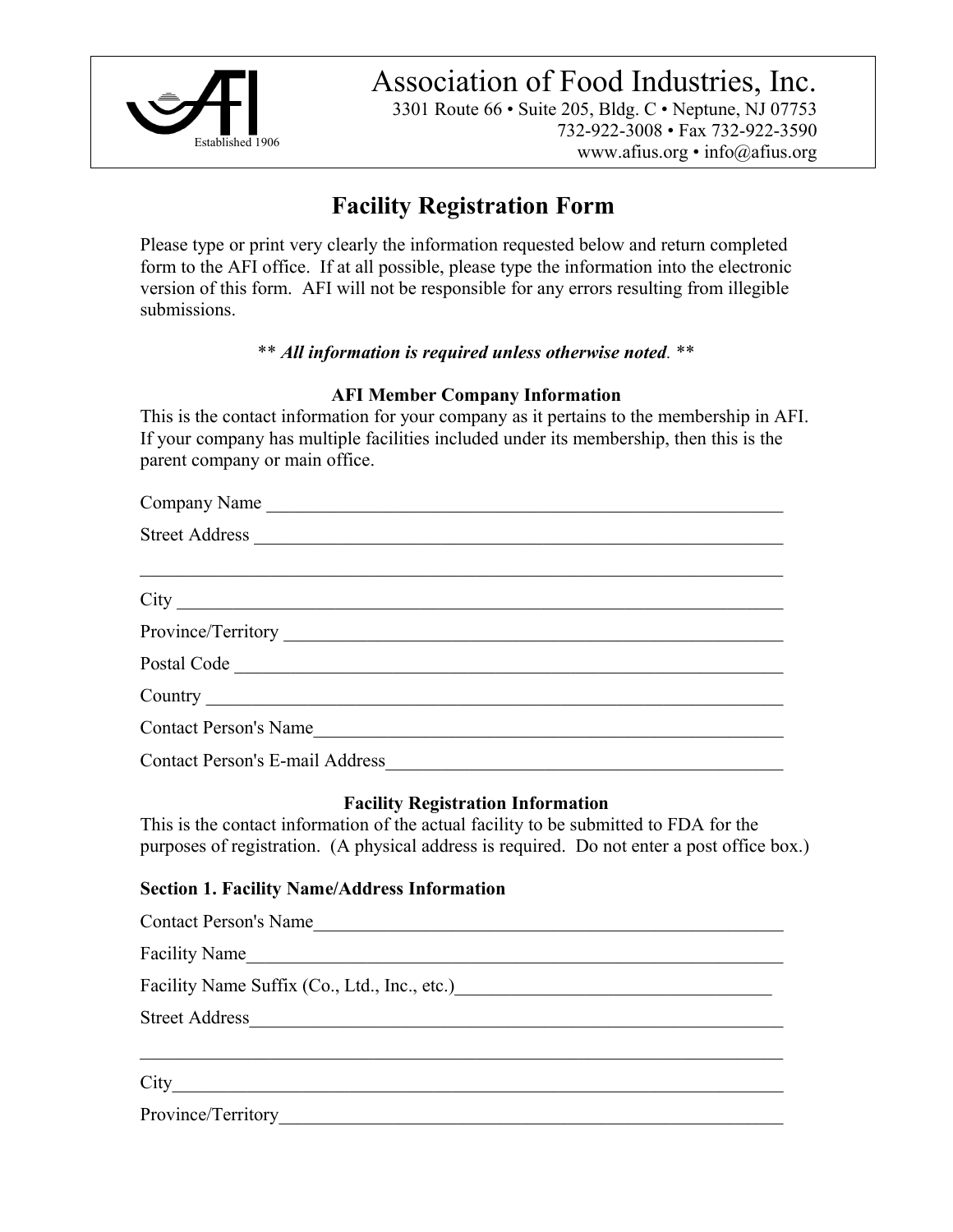## Association of Food Industries, Inc. **Page 2 of 4**

FDA Registration Program – Facility Registration Form

#### **Section 1. Facility Name/Address Information - continued**

| Postal Code                                                                                                                                                                                                                    |
|--------------------------------------------------------------------------------------------------------------------------------------------------------------------------------------------------------------------------------|
| Country expansion of the control of the control of the control of the control of the control of the control of the control of the control of the control of the control of the control of the control of the control of the co |
|                                                                                                                                                                                                                                |
| $\frac{Fax}{ax}$                                                                                                                                                                                                               |
|                                                                                                                                                                                                                                |
| UFI / DUNS Number                                                                                                                                                                                                              |
| Visit www.fdadunslookup.com to look up your DUNS number or obtain a new one.                                                                                                                                                   |
| *FDA Registration No.                                                                                                                                                                                                          |
| $*PIN \#$                                                                                                                                                                                                                      |
| $*$ Enter the registration number and corresponding $\overline{D}N$ if the feelity elready has a                                                                                                                               |

\*Enter the registration number and corresponding PIN if the facility already has a currently valid registration; otherwise, leave blank.

*\*\* Please note: If your facility already has a valid FDA registration, you must provide your registration number and corresponding PIN so that AFI can manage your registration. AFI cannot verify the validity of existing registrations without this information. Do not enter a previous registration number if it is no longer valid. \*\**

## **Section 2. Parent Company Name/Address Information (Optional)**

Complete this section ONLY if the food facility is owned by a parent company.

| Contact Person's Name                                                                                                                                                                                                          |  |  |
|--------------------------------------------------------------------------------------------------------------------------------------------------------------------------------------------------------------------------------|--|--|
| Company Name                                                                                                                                                                                                                   |  |  |
| Street Address                                                                                                                                                                                                                 |  |  |
|                                                                                                                                                                                                                                |  |  |
|                                                                                                                                                                                                                                |  |  |
| Province/Territory 2008                                                                                                                                                                                                        |  |  |
| Postal Code                                                                                                                                                                                                                    |  |  |
| Country experience of the control of the control of the control of the control of the control of the control of the control of the control of the control of the control of the control of the control of the control of the c |  |  |
|                                                                                                                                                                                                                                |  |  |
|                                                                                                                                                                                                                                |  |  |
| E-Mail Address                                                                                                                                                                                                                 |  |  |

## **Section 3. Preferred Mailing Address**

This information is now required. Please check off below which address communications from FDA should be sent to:

Facility Address Parent Company Address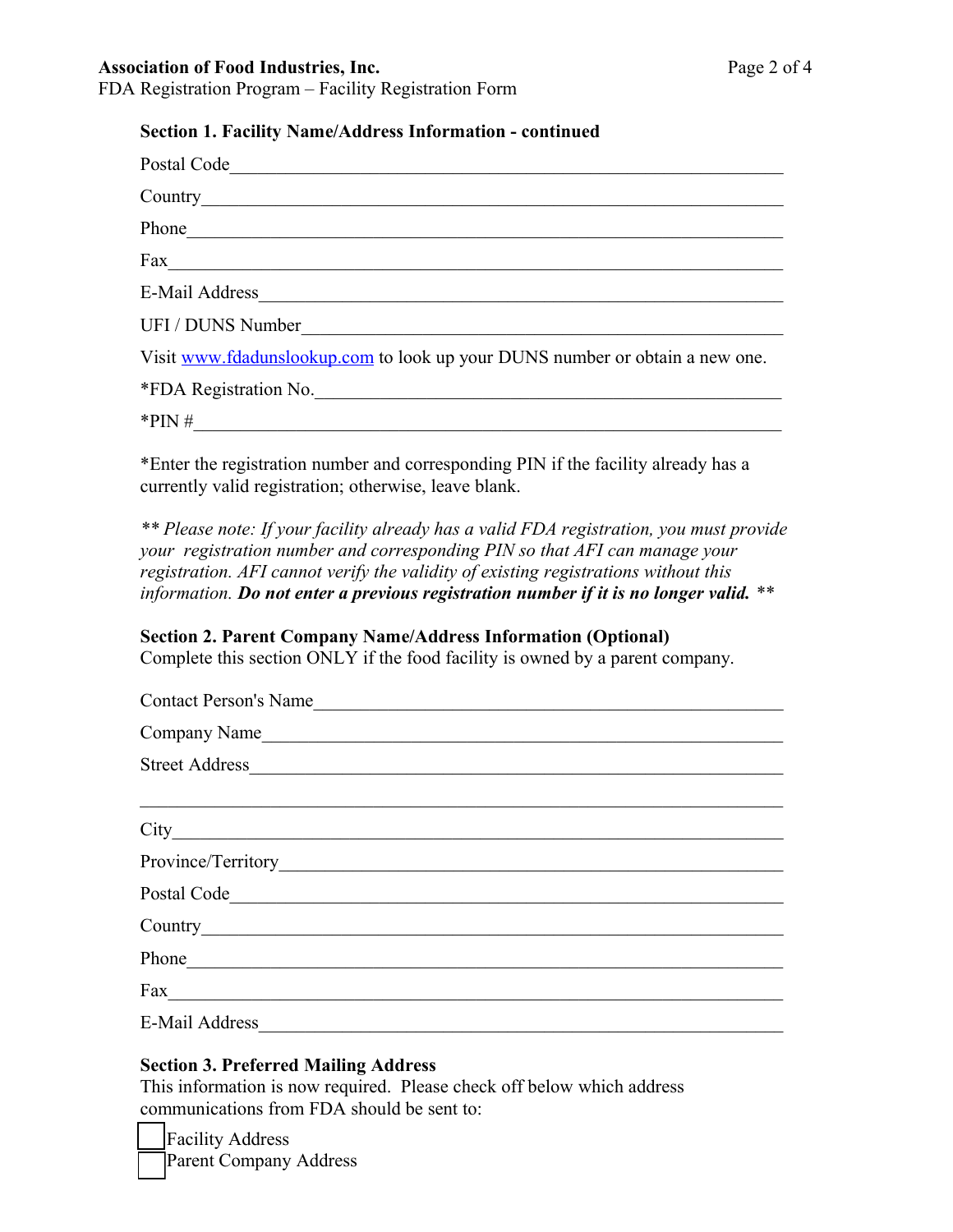#### Association of Food Industries, Inc. **Page 3 of 4**

FDA Registration Program – Facility Registration Form

## **Section 3. Preferred Mailing Address - continued**

Alternatively, you may enter a different address if communications should be sent to a main office or other location:

| Company Name                                                                                                                                                                                                                   |  |  |
|--------------------------------------------------------------------------------------------------------------------------------------------------------------------------------------------------------------------------------|--|--|
|                                                                                                                                                                                                                                |  |  |
|                                                                                                                                                                                                                                |  |  |
|                                                                                                                                                                                                                                |  |  |
|                                                                                                                                                                                                                                |  |  |
| Postal Code                                                                                                                                                                                                                    |  |  |
| Country expansion of the control of the control of the control of the control of the control of the control of the control of the control of the control of the control of the control of the control of the control of the co |  |  |
| Contact Person's Name                                                                                                                                                                                                          |  |  |
|                                                                                                                                                                                                                                |  |  |
| $\text{Fax}_{\text{max}}$                                                                                                                                                                                                      |  |  |
| E-Mail Address and the contract of the contract of the contract of the contract of the contract of the contract of the contract of the contract of the contract of the contract of the contract of the contract of the contrac |  |  |

#### **Section 4. Trade Names (Optional)**

Complete this section ONLY if the food facility operates under name(s) other than that listed in Section 1. (Brand names should not be included, only alternate company names)

| Alternate Trade Name #1 |  |
|-------------------------|--|
| Alternate Trade Name #2 |  |
| Alternate Trade Name #3 |  |
| Alternate Trade Name #4 |  |

## **Section 5. Facility Emergency Contact Information**

Complete this section to name the emergency contact for your company. This information is required. AFI will not serve as the emergency contact.

Individual's Name\_\_\_\_\_\_\_\_\_\_\_\_\_\_\_\_\_\_\_\_\_\_\_\_\_\_\_\_\_\_\_\_\_\_\_\_\_\_\_\_\_\_\_\_\_\_\_\_\_\_\_\_\_\_\_

Job Title (President, Manager, etc.)\_\_\_\_\_\_\_\_\_\_\_\_\_\_\_\_\_\_\_\_\_\_\_\_\_\_\_\_\_\_\_\_\_\_\_\_\_\_\_\_\_\_

E-mail Address\_\_\_\_\_\_\_\_\_\_\_\_\_\_\_\_\_\_\_\_\_\_\_\_\_\_\_\_\_\_\_\_\_\_\_\_\_\_\_\_\_\_\_\_\_\_\_\_\_\_\_\_\_\_\_\_\_

Emergency Contact Phone\_\_\_\_\_\_\_\_\_\_\_\_\_\_\_\_\_\_\_\_\_\_\_\_\_\_\_\_\_\_\_\_\_\_\_\_\_\_\_\_\_\_\_\_\_\_\_\_

## **Section 6. General Product Categories - Food For Human Consumption\***

Please complete and return the product list from FDA that is provided separately from this form. You must now indicate the activities conducted at the facility with regard to each food product handled. This information is no longer optional.

**\***Please contact AFI if your company also handles food for animal consumption.